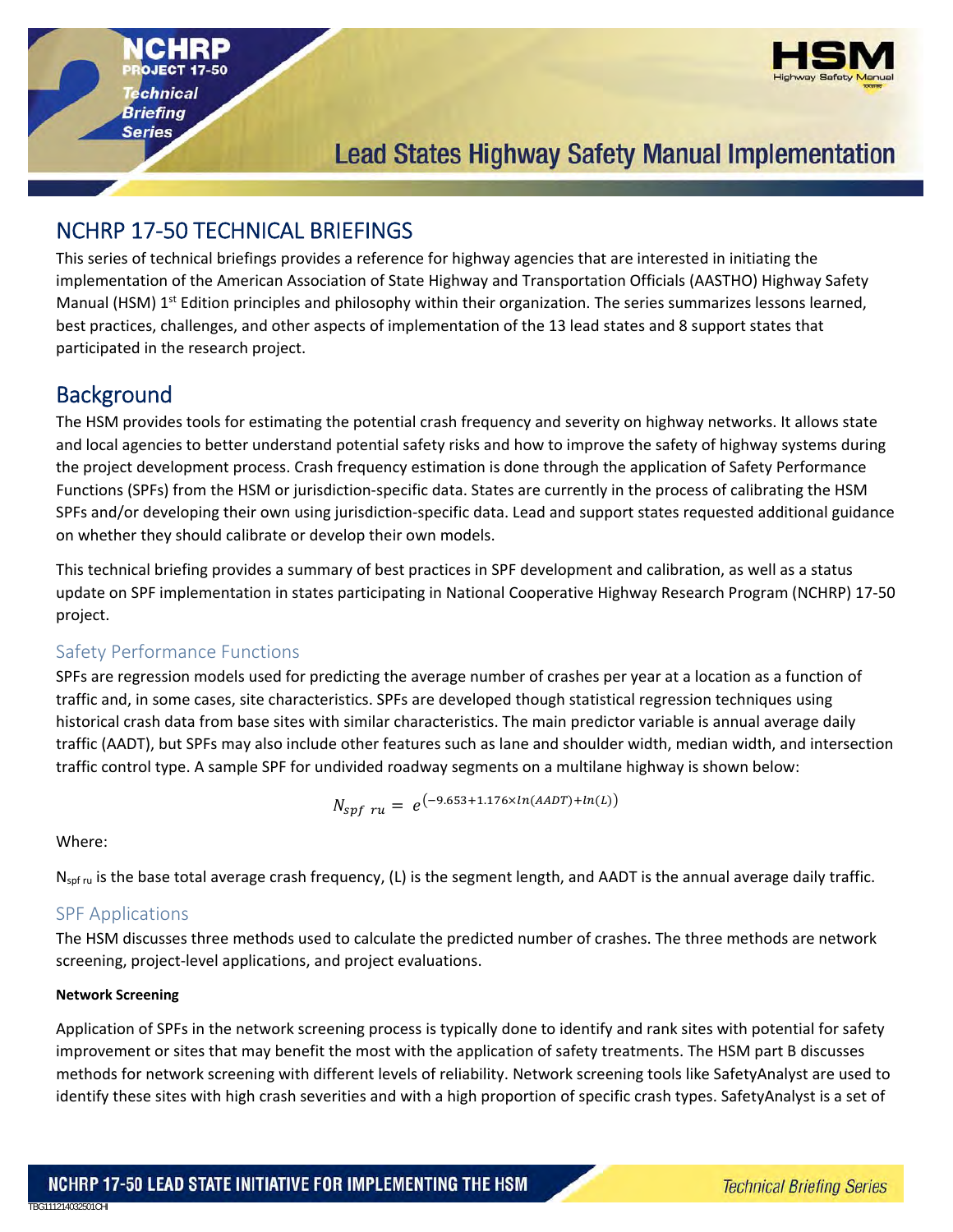software tools that are used for roadway safety management. It incorporates SPFs for roadway segments, intersections, and ramps.

#### **Project‐level Applications**

Project-level applications (planning and programming projects and resources) requires understanding the safety effectiveness of an improvement. The HSM Part C provides SPFs for predicting the average crash frequency of an existing or new site. SPFs can be used to determine the safety impacts of design changes and alternatives. The prediction method applies the SPF to determine the crash prediction of a base condition, and adjusts this prediction with the application of Crash Modification Factors to match local conditions or any departure from the base condition. Some states have developed jurisdiction‐specific SPFs for facilities that are not included in the HSM (i.e., Alabama developed SPFs for railroad at‐grade crossings).

#### **Before‐After Project Evaluations**

The HSM covers various methods outlining the process of evaluating the safety effectiveness of how a treatment(s) has affected crash frequencies and severities.

The observational before/after evaluation studies using SPFs is the method most commonly used. SPFs in this method are used to obtain crash predictions for a hypothetical after evaluation without the treatment, and is used as a baseline to compare the change after implementation of the treatment. Application of the Empirical Bayes method accounts for regression‐to‐the‐mean bias.

### Calibrate versus Develop SPFs

State Departments of Transportation and other agencies have been trying to decide how to approach SPFs. One option is to calibrate SPFs, which is accomplished by adjusting the HSM SPFs (project-level SPFs) to local conditions using jurisdiction-specific data. The second option is to develop state-specific SPFs using local data. Developing SPFs improves the accuracy of crash predictions. However, the latter requires statistical knowledge in regression modeling.

Developing jurisdictional SPFs, while remaining as extensive as the calibration process, ultimately improves prediction accuracy and increases the reliability of the Predictive Methods in HSM Part C. The following section describes the parallels and differences between the two approaches.

### Calibrating SPFs

TBG111214032501CHI

HSM SPFs have been developed using data from various geographies at a specific period in time and may have slight differences among the different states. Some differences include climate, driver behavior, and crash reporting thresholds. The HSM SPFs are accompanied by crash severity and collision type distribution tables and adjustment factors, which were developed with the same dataset and can also be calibrated.

SafetyAnalyst software tool performs the calibration of its embedded SPF models automatically within the software using local-jurisdiction data. However, if other network screening SPFs are used, they can also be calibrated using a similar methodology as the project-level SPFs. Detailed information about calibration is provided in the SPF Calibration Guide. Below is a list of the steps required to perform calibration for network screening and project-level SPFs.

- Step 1 Identify facility types for which the applicable predictive model is to be calibrated
- Step 2 Select sites for calibration of the predictive model for each facility type
	- o Network screening SPFs use data for the entire network for a specific facility type
	- o Project‐level SPFs require only a reasonable sample size
- Step 3 Obtain data for each facility type applicable to a specific calibration period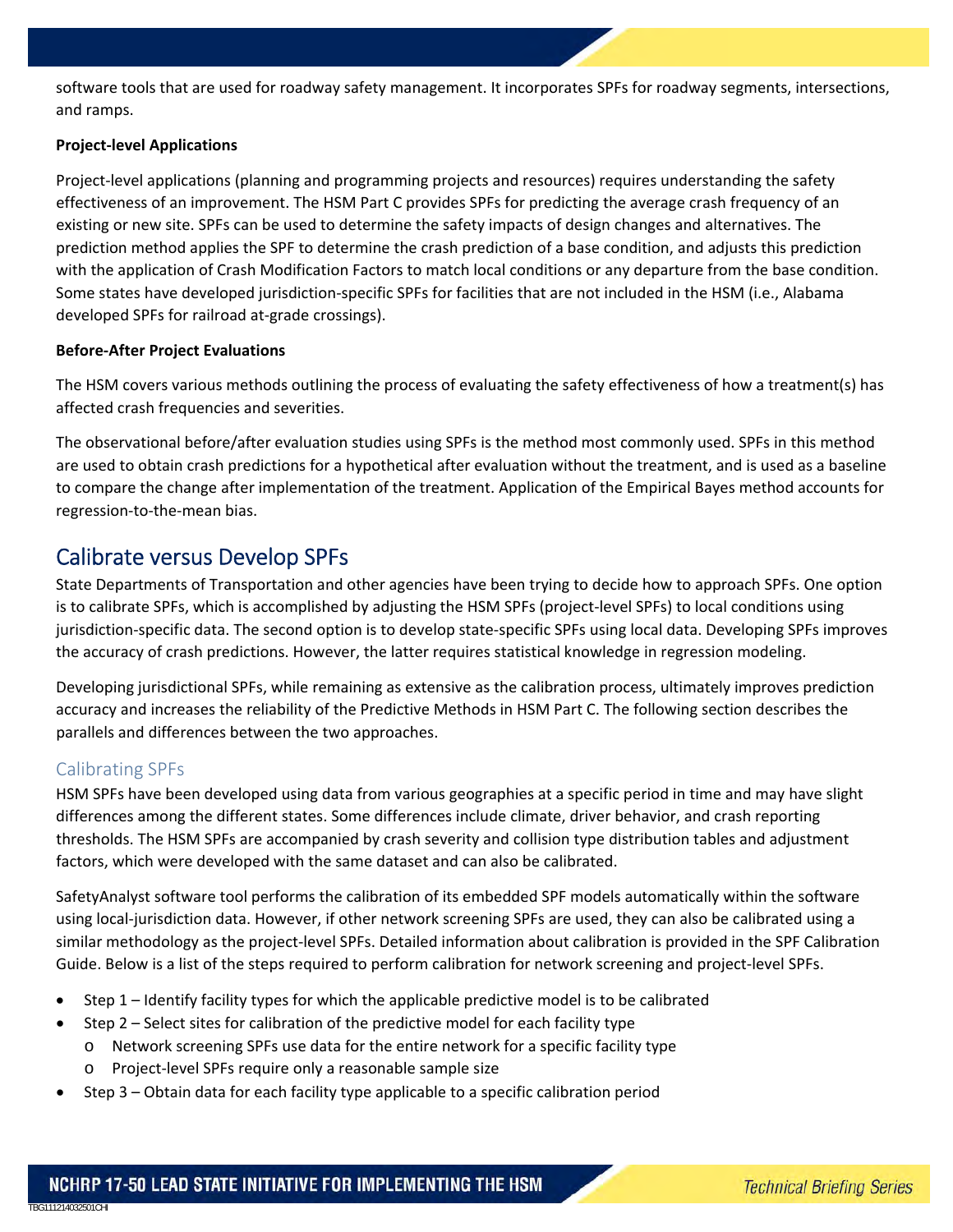- Step 4 Apply the applicable predictive model to calculate predicted crash frequency
- Step 5 Compute calibration factors for use in Part C predictive method

### Developing SPFs

The process of developing jurisdictional SPFs is more statistically rigorous than calibration. However, the results obtained from the developed SPFs may improve accuracy in the predicted values as well as increase reliability of the HSM Part C predictive method. Jurisdiction‐specific SPFs provide the opportunity to explore other functional forms instead of using the default forms from the HSM and SafetyAnalyst. Additional details on developing SPFs are provided in the SPF Development Guide. The following list describes the steps required to develop SPFs:

- Step 1 Identify facility type
- $\bullet$  Step 2 Compile necessary data
	- o For network screening SPFs, the number of crashes and traffic volume for the facility type is required. For project-level SPFs, in addition to AADT and crashes, other sites characteristics are required
- Step 3 Determine functional form
	- o HSM Part C and SafetyAnalyst SPFs are negative binomial regression models. Some states are using exploring with other functional forms to represent the relationship between crash frequency and site characteristics
- Step 4 Develop the SPF using a statistical software
- $\bullet$  Step 5 Conduct model diagnostics
- Step 6 Re‐estimate the SPF

## Level of Effort

TBG111214032501CHI

An understanding of the level of effort required to calibrate versus develop jurisdiction‐specific SPFs is an important consideration for states to decide what approach to use. The SPF decision guide provides estimated ranges of man hours required for calibrating/developing project‐level SPFs and network screening SPFs.

- For project-level SPFs, calibrating the HSM models can take up to 350 hours, whereas developing SPFs can take up to 1,100 hours, which includes 40 hours for a statistical expert
- For network screening, the estimated number of hours for SPF calibration or development is pretty similar, which is under 100 hours. According to the decision guide, this assumes that the data required for analysis is available in the agency's inventory file

These estimated number of hours may vary based on data quality, local jurisdiction conditions, and other project‐ specific factors.

## States SPF Implementation Status

Table 1 provides details of the states that either have completed or are in the process of developing or calibrating SPFs.